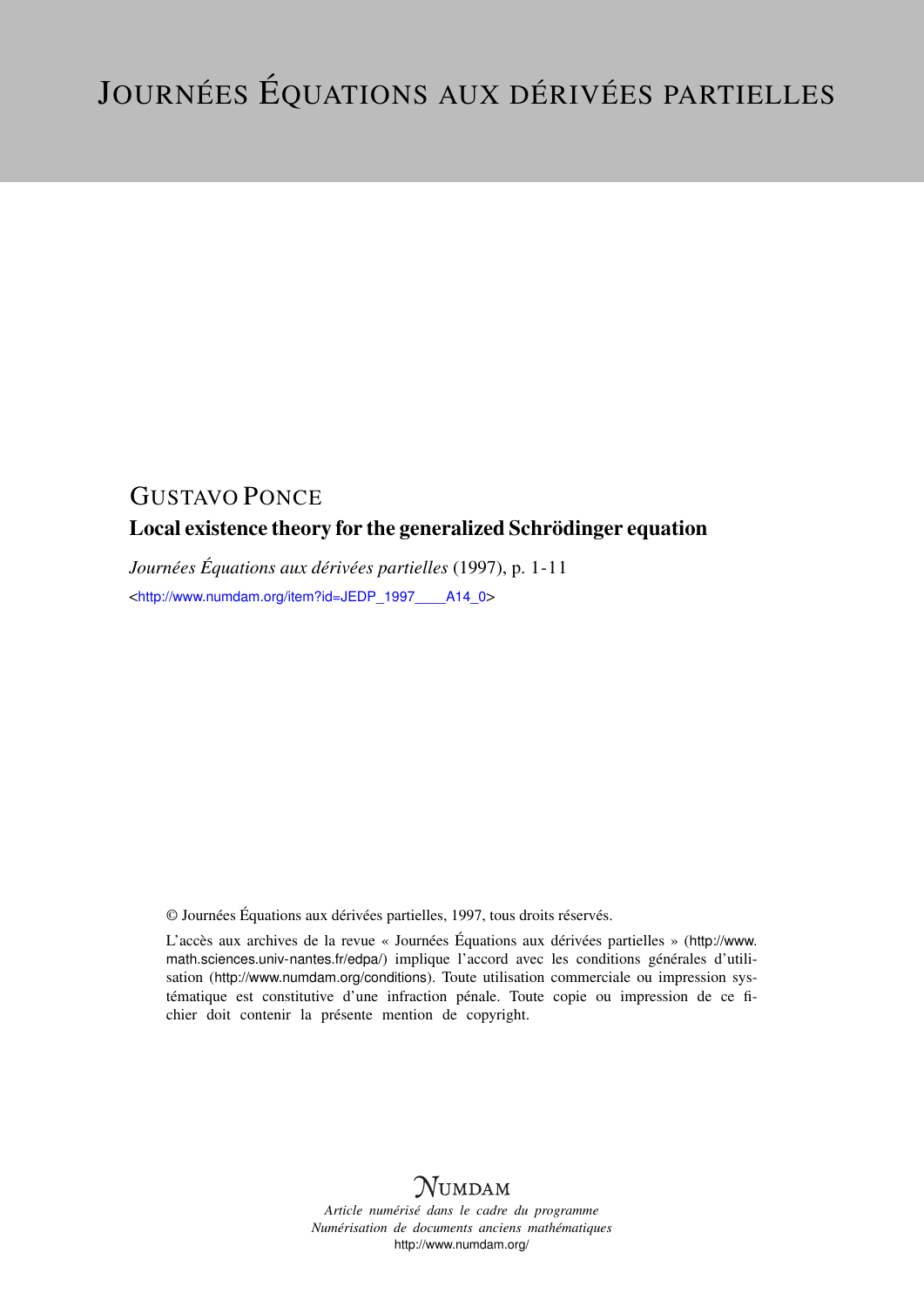## Local existence theory for the generalized Schrödinger equation

Gustavo Ponce Department of Mathematics University of California Santa Barbara, CA 93106, USA

This note is based on a forthcoming joint work with Carlos E. Kenig and Luis Vega.

We are interested in the local well posedness of the initial value problem (IVP) for nonlinear Schrödinger equations of the form

(1.1) 
$$
\begin{cases} \partial_t u = i \mathcal{L} u + P(u, \nabla_x u, \overline{u}, \nabla_x \overline{u}), & t \in \mathbb{R}, \ x \in \mathbb{R}^n, \\ u(x, 0) = u_0(x), & \end{cases}
$$

where  $u = u(x, t)$  is a complex valued function,  $\mathcal L$  is a non-degenerate constant coefficient, second order operator

(1.2) 
$$
\mathcal{L} = \sum_{j \leq k} \partial_{x_j}^2 - \sum_{j > k} \partial_{x_j}^2, \quad \text{for some } k \in \{1, ..., n\},
$$

and

$$
P:\mathbb{C}^{2n+2}\longrightarrow\mathbb{C}.
$$

is a polynomial of the form

(1.3) 
$$
P(z) = P(z_1, ..., z_{2n+2}) = \sum_{l_0 \leq |\alpha| \leq d} a_{\alpha} z^{\alpha}, \qquad l_0 \geq 2.
$$

When a special form of the nonlinear term *P* is assumed, for example,

$$
D_{\partial_{x_i}u}P
$$
, are real for  $j = 1, ..., n$ ,

Supported by NSF grant

 $XY - 1$  <br>Typeset by  $A_{V}S$ -**T**<sub>E</sub>X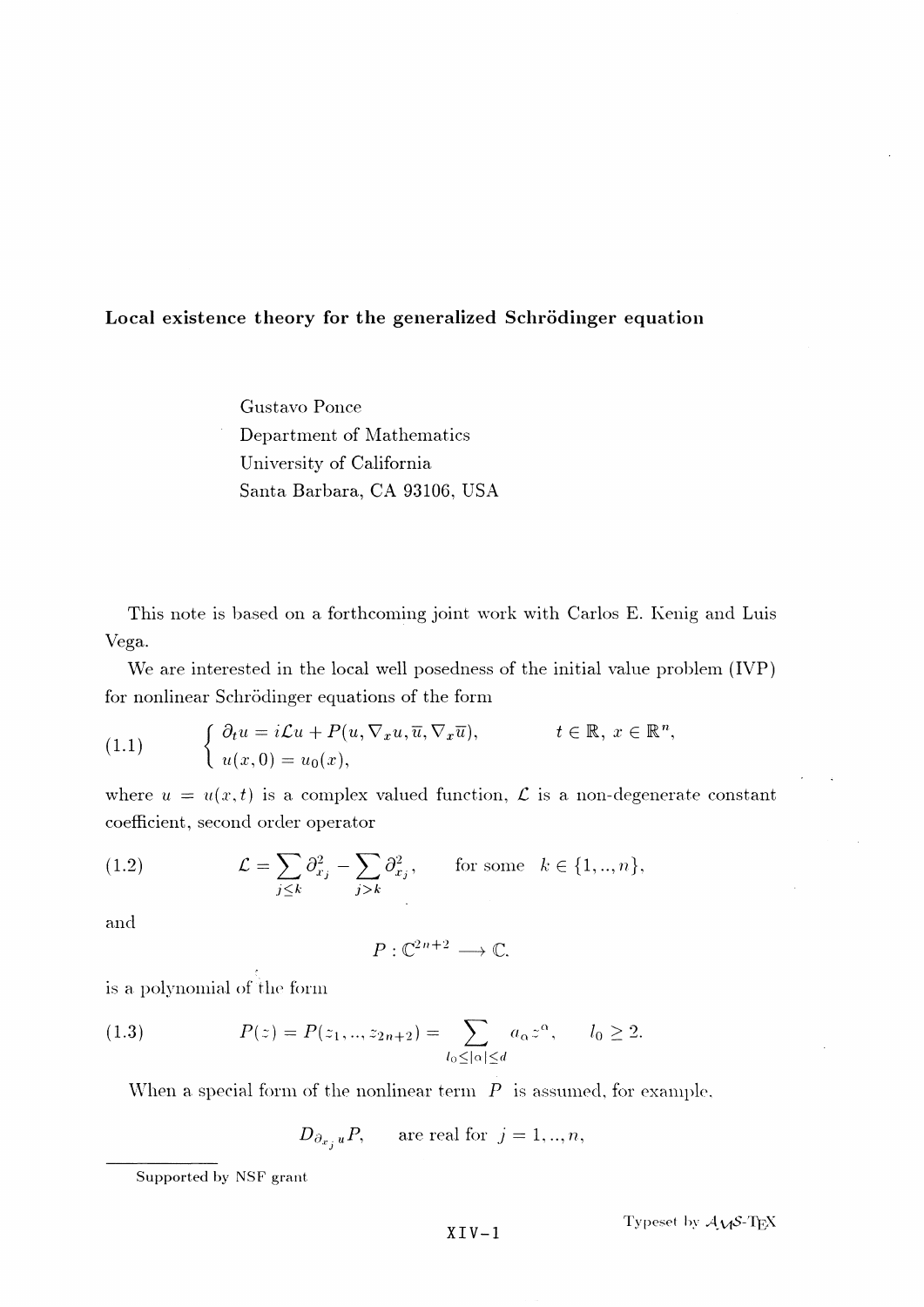standard energy estimates provide the desired result, see [Kt]. In these particular cases, the dispersive part of the equation, modeled by the operator  $\mathcal{L}$ , does not play any role in the proof, i.e. the same local result applies to the IVP

$$
\begin{cases} \n\partial_t u = P(u, \nabla_x u, \overline{u}, \nabla_x \overline{u}), & t \in \mathbb{R}, \ x \in \mathbb{R}^n, \\ \n u(x, 0) = u_0(x). & \end{cases}
$$

Another approach used to overcome the "loss of derivatives" introduced by the nonlinear term, is restricted to work in suitable analytic function spaces, see [Hyl], [SiTa]. For the semi-linear case  $P = P(u, \overline{u})$  see [Cz] and references therein.

In [KePoVel], we proved that (1.1) is locally well posed for "small" data, in the Sobolev space  $H<sup>s</sup>(\mathbb{R}<sup>n</sup>)$ , for *s* large enough, when  $l_0 \geq 3$  in (1.3), and in its weighted version, if  $l_0 = 2$  in (1.3). This result applies to the general form of  $\mathcal{L}$ in (1.2).

To explain the method of proof in [KePoVel] as well as the restriction on the size of the data, we consider integral equation version of the IVP  $(1.1)$ 

(1.4) 
$$
u(t) = e^{it\mathcal{L}}u_0 + \int_0^t e^{i(t-t')\mathcal{L}} P(u, \nabla_x u, \overline{u}, \nabla_x \overline{u})(t')dt',
$$

and use the following estimates,

$$
(1.5) \begin{cases} (i) \quad \sup_{[0,T]} \|e^{it\mathcal{L}} u_0\|_2 = \|u_0\|_2, \\ \\ (ii) \quad \|\|D^{1/2}e^{it\mathcal{L}} u_0\|\|_T = \sup_{\mu \in \mathbb{Z}^n} \left( \int_0^T \int_{Q_{\mu}} |D^{1/2}e^{it\mathcal{L}} u_0|^2 dx dt \right)^{1/2} \le c \|u_0\|_2, \\ \\ (iii) \quad \|\nabla_x \int_0^t e^{i(t-t')\mathcal{L}} F(t') dt'\|\|_T \le c \|\|F\|\|_T', \end{cases}
$$

where  ${Q_{\mu}}_{\mu \in \mathbb{Z}^n}$  is a family of unit cubes of side one with disjoint interiors covering  $\mathbb{R}^n$ , and  $D = (-\Delta)^{1/2}$ 

The local smoothing effect described in (ii) was proven by Constantin-Saut [CoSa], Sjolin [Sj], and Vega [Ve].

The inhomogeneous version (iii) of this local effect was established in [KePoVel].

 $XIV-2$ 

 $\overline{2}$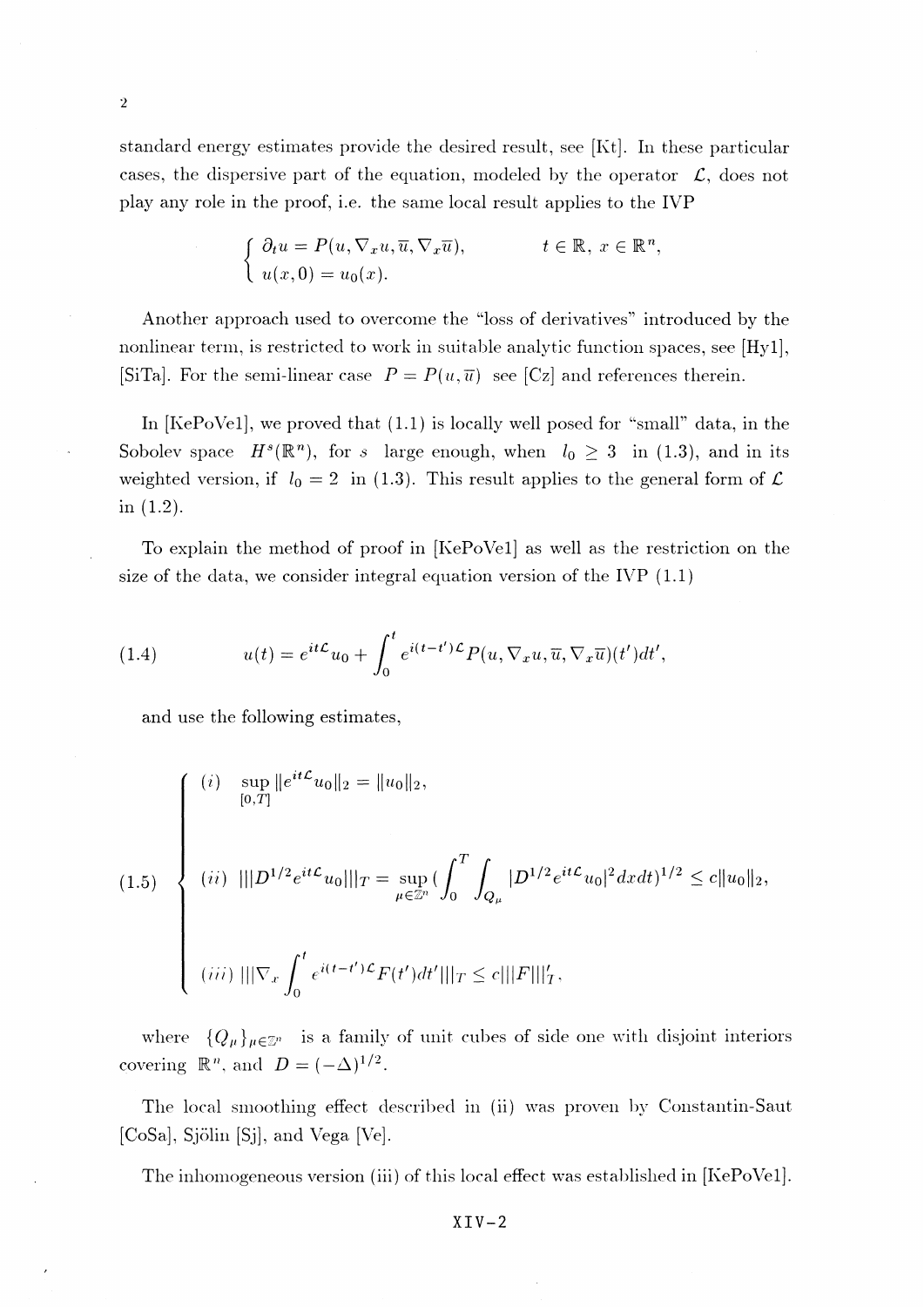For the problem considered here, it is essential that in the inhomogeneous case one gains one derivative. This allows to use the contraction principle in (1.4). However, the use of the  $|||\cdot|||$  norm forces us to use the following norm

$$
||G||_{l^1_\mu(L^\infty(Q_\mu\times[0,T]))} = \sum_{\mu} \sup_{t\in[0,T]} \sup_{Q_\mu} |G(x,t)|.
$$

This appears as factor which cannot be made small by taking  $T$  small, except if  $G(t)$  is small at  $t=0$ . It is here where the restriction on the size of the data appears.

In the one dimensional case,  $n=1$ , the smallness assumption on the size of the data in was removed by N. Hayashi and T. Ozawa [HyOz]. They used a change of variable to obtain an equivalent system with a nonlinear term independent of  $\partial_x u$ , which can be treated by the standard energy method.

In [Ch1] H. Chihara, for the elliptic case  $\mathcal{L} = \Delta$ , removed the size restriction on the data in any dimension. Using an invertible classical pseudo-differential operator of order zero,  $K$ , he changes variables, and rewrites the equation as a system in terms of  $(Ku, K\overline{u})$ , where the commutator  $[K; i\Delta]$  basically allows to control the terms in  $\nabla_x u$ . A main step in his proof is a diagonalization method in which the assumption on the ellipticity of  $\mathcal L$  is essential.

Equations of the form described in  $(1.1)$  with  $\mathcal L$  non-elliptic arise in several situations, for example, in the study of water wave problems, the Davey-Stewartson [DaSe], and Zakharov-Shulman [ZaSc] systems, in ferromagnetism, the Ishimori system [Ic], and as higher dimension completely integrable models, see [AbHa].

For example, consider the Davey-Stewartson system

(1.6) 
$$
\begin{cases} i\partial_t u + c_0 \partial_{x_1}^2 u + \partial_{x_2}^2 u = c_1 |u|^2 u + c_2 u \partial_{x_1} \varphi, \\ \partial_{x_1}^2 \varphi + c_3 \partial_{x_2}^2 \varphi = \partial_x |u|^2, \\ u(x, y, 0) = u_0(x, y), \end{cases}
$$

where  $u = u(x, y, t)$  is a complex-valued function,  $\varphi = \varphi(x, y, t)$  is a real-valued function, (when  $(c_0, c_1, c_2, c_3) = (-1,1,-2,1)$  or  $(1,-1,2,-1)$  the system in (1.1) is known in inverse scattering as the DSI and DSII respectively).

In the case,  $c_3 < 0$  where the equation in (1.6) is essentially not semi-linear, several results has been established, see [GhSa], [Ch2], [Hy-Sa], [Hy2], [LiPo].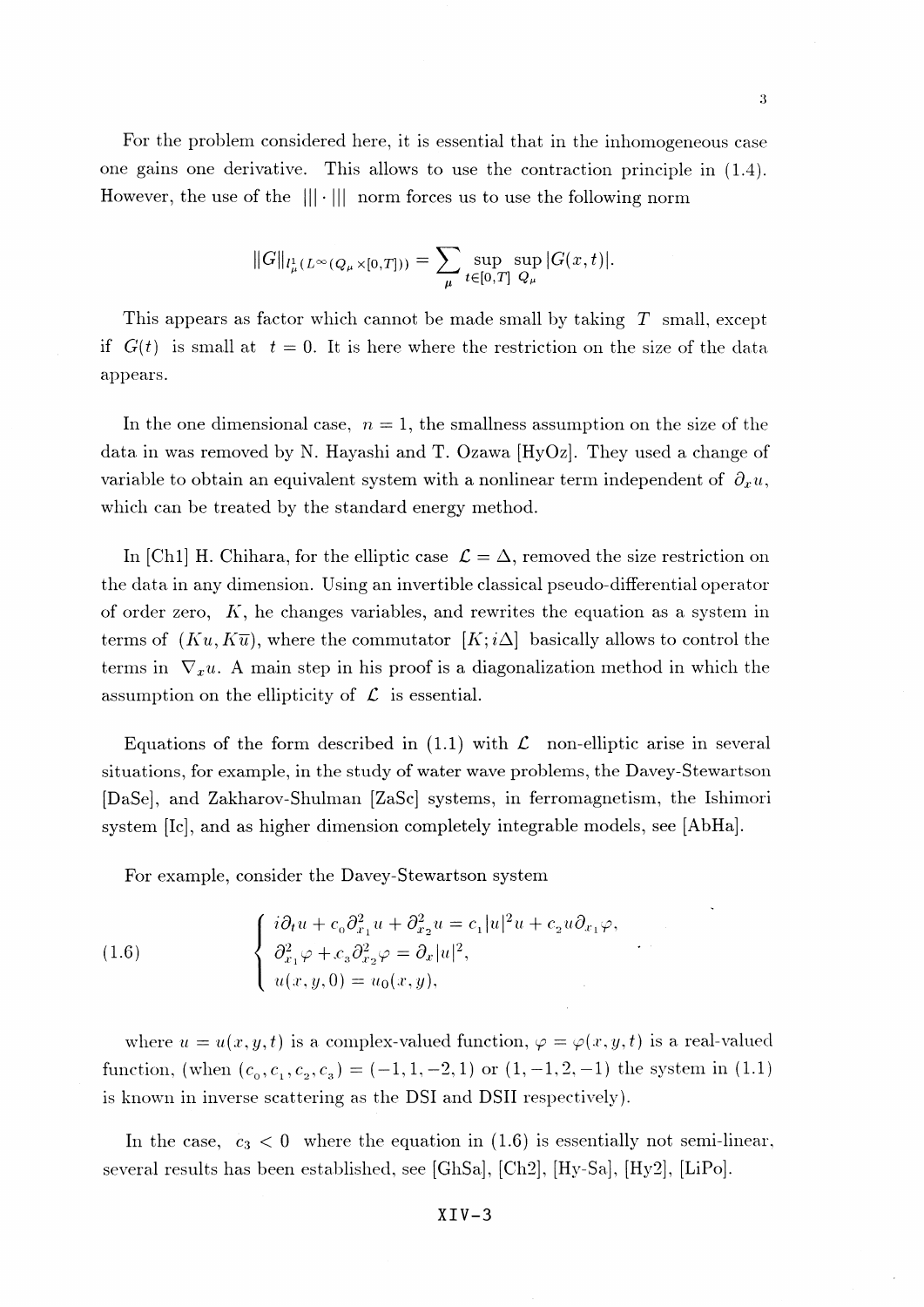However, in the particular case  $c_3 < 0$ ,  $c_0 < 0$ , i.e. nonsemilinear and nonelliptic dispersion, the only existence result available are for analytic data, see [Hy-Sa], or "small" data, see  $[LiPo]$ .

In the IVP for the Ishimori system can be written as

$$
\begin{cases}\ni\partial_t u + \partial_{x_1}^2 u + \partial_{x_2}^2 u = \frac{2\overline{u}}{1+|u|^2} (u_{x_1}^2 - u_{x_2}^2) + ib(\varphi_{x_1} u_{x_2} - \varphi_{x_2} u_{x_1}), & b \in \mathbb{R}, \\
\partial_{x_1}^2 \varphi \pm \partial_{x_2}^2 \varphi = 4i \frac{u_{x_1} \overline{u}_{x_2} - \overline{u}_{x_1} u_{x_2}}{(1+|u|^2)^2}, \\
u(x, y, 0) = u_0(x, y).\n\end{cases}
$$

For the  $(-,+)$  case, see [So]. For the case  $(+,-)$  the only existence results available are restricted to the class of analytic data, see [Hy-Sa].

Our main results are as follows:

## **Theorem A.**

Let  $I_0 \geq 3$ , see (1.3). Then there exists  $s = s(n; P) > 0$  such that, for any  $u_0 \\in H^s(\mathbb{R}^n)$ *, the IVP (1.1) has a unique solution u(.), defined in the time interval*  $[0, T]$ ,  $T = T(\|u_0\|_{H^s}) > 0$ , satisfying

$$
(1.7) \t u \in C([0,T]: H^s(\mathbb{R}^n)),
$$

*and*

 $\overline{4}$ 

$$
(1.8) \t\t\t\t||J^{s+1/2}u|||_{T} \equiv \sup_{\mu \in \mathbb{Z}^n} (\int_0^T \int_{Q_{\mu}} |J^{s+1/2}u(x,t)|^2 dxdt)^{1/2} < \infty.
$$

We remark that this result is new even in the elliptic since *we* do not need weighted Sobolev spaces as in Chihara's work.

### **Theorem B.**

*Let*  $l_0 = 2$ , see (1.3). Then there exist  $s = s(n; P) > 0$ , and  $m = m(n; P) > 0$ , *such that. for any*  $u_0 \in H^s(\mathbb{R}^n) \cap L^2(\mathbb{R}^n : |x|^{2m} dx)$ , the results in Theorem A hold *with*

(1.9) 
$$
u \in C([0,T]: H^s(\mathbb{R}^n) \cap L^2(\mathbb{R}^n : |x|^{2m} dx)).
$$

To explain our method, let us consider a, particular case of the I.V.P. (1.1)

(1.10) 
$$
\begin{cases} \partial_t u = i \mathcal{L} u + u^2 \sum_{j=1}^n (\partial_{x_j} u + \partial_{x_j} \overline{u}), \\ u(x, 0) = u_0(x). \end{cases}
$$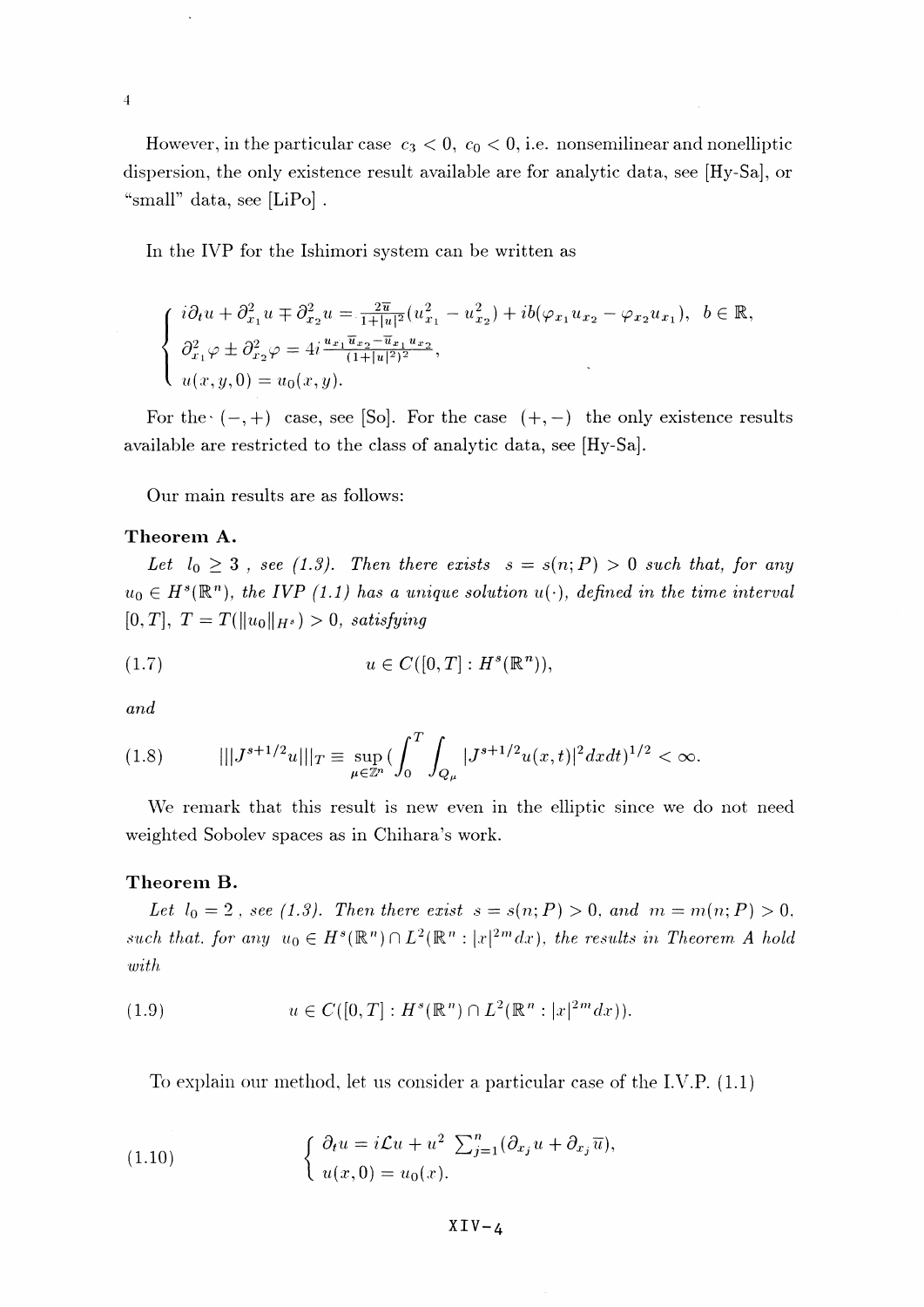Differentiating the equation above, and using the notation

$$
u_{\alpha} = \partial_x^{\alpha} u
$$
,  $|\alpha| < l$ ,  $v_{\alpha} = \partial_x^{\alpha} u$ ,  $|\alpha| = l$ ,

with  $l \in \mathbb{Z}^+$  to be fixed later, we obtain the system

(1.11)  

$$
\begin{cases}\n\partial_t u_{\alpha} = i\mathcal{L}u_{\alpha} + P_{\alpha}((u_{\beta}, \overline{u}_{\beta})_{|\beta| < l}, (v_{\beta}, \overline{v}_{\beta})_{|\beta| = l}), \quad |\alpha| < l, \\
\partial_t v_{\alpha} = i\mathcal{L}v_{\alpha} + u^2 \sum_{j=1}^n (\partial_{x_j} v + \partial_{x_j} \overline{v}) + \\
+ P_{\alpha}((u_{\beta}, \overline{u}_{\beta})_{|\beta| < l}, (v_{\beta}, \overline{v}_{\beta})_{|\beta| = l}), \quad |\alpha| = l,\n\end{cases}
$$

where the  $P$ 's are polynomials in their variables.

Since the equations for  $(u_{\beta})_{|\beta|< l}$  are semi-linear, they can be easily handled if the equations for the  $v_{\alpha}$ 's can be solved in  $H^s(\mathbb{R}^n)$ . Thus, the problem reduces to considering the equations for  $v_\alpha$ 's, which can be rewritten as

$$
\partial_t v_\alpha = i\mathcal{L}v_\alpha + u_0^2 \sum_{j=1}^n (\partial_{x_j} v_\alpha + \partial_{x_j} \overline{v}_\alpha) + (u^2 - u_0^2) \sum_{j=1}^n (\partial_{x_j} v_\alpha + \partial_{x_j} \overline{v}_\alpha)
$$
\n(1.12)

$$
+ P_{\alpha}((u_{\beta}, \overline{u}_{\beta})_{|\beta| < l}, (v_{\beta}, \overline{v}_{\beta})_{|\beta|=l}), \quad |\alpha| = l
$$

The nonlinear terms in (1.12) are either semilinear ones, whose bound depends on the  $L^2$ -well posedness of the associated linear problem, or those involving  $(\nabla_x v_\beta, \nabla_x \overline{v}_\beta)_{|\beta|=l}$ . These appear in a form such that if  $u(\cdot)$  is a solution of  $(1.12)$  then they vanish at  $t = 0$ . Thus, in a small time interval  $[0, T]$ , they must remain "small". Hence, if the solution of the associated linear problem in  $(1.12)$ , satisfies local estimates similar to those for the generalized free Schrodinger group  ${e^{it\mathcal{L}}}_{t=-\infty}^{\infty}$  described in (1.5), then our previous argument provides the desired  ${\bf result.}$ 

Hence, the problem has been reduced to show that, under appropriate assumptions on the smoothness and decay of the coefficients  $(b_{k,j} = (b_{k,1},..., b_{k,n}), k =$ 1,2,  $j = 1, ..., n$ , which depend only on the initial data), the IVP for the linear Schrödinger equation with variable coefficient lower order terms

(1.13) 
$$
\begin{cases} \partial_t v = i \mathcal{L} v + b_1(x) \cdot \nabla_x v + b_2(x) \cdot \nabla_x \overline{v} + F(x, t), \\ v(x, 0) = v_0, \end{cases}
$$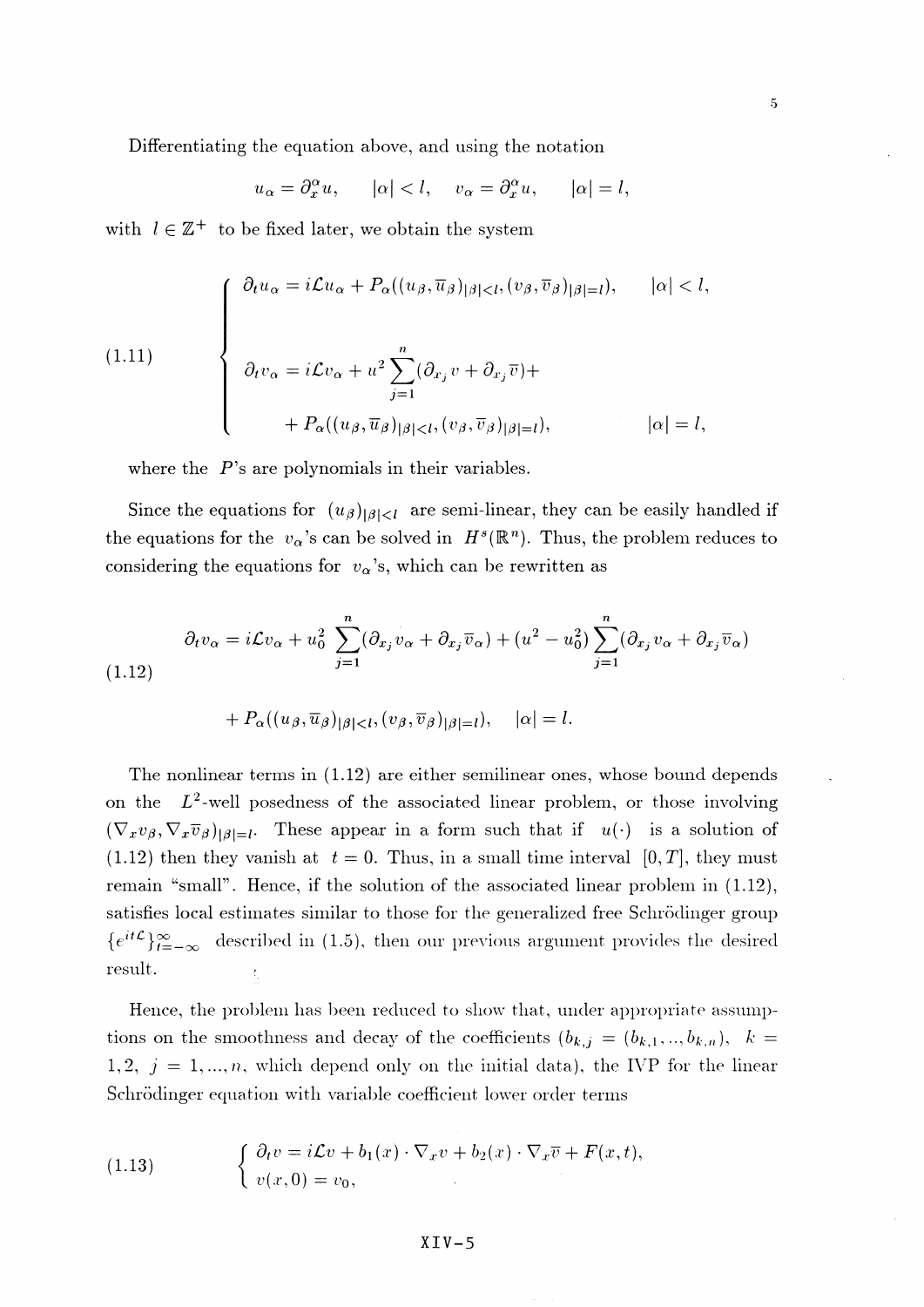satisfies the following results.

To simplify the exposition we shall assume that the coefficients in (1.13) satisfy  $b_1, b_2 \in C_0^{\infty}(\mathbb{R}^n)$ , with  $\|b_1\|_{L^{N,1}} + \|b_2\|_{L^{N,1}} \leq K$ , N large.

#### **Theorem C.**

*Under the above hypothesis, there exists*  $K = K(n)$  *such that the IVP* (1.13) *has a unique solution*  $u \in C((-\infty, \infty): L^2(\mathbb{R}^n))$  verifying that for any  $T > 0$ 

(1.14) 
$$
\sup_{-T \leq t \leq T} ||u(t)||_2 \leq c e^{cT} \{ ||u_0||_2 + |||J^{-1/2}F|||_{T}^{\prime} \},
$$

*and*

 $\overline{6}$ 

(1.15) 
$$
|||J^{1/2}u|||_T \le ce^{cT}\{||u_0||_2 + |||J^{-1/2}F|||'_T\},
$$

where c depend only on  $n, K$ , and  $(J^s f)^\wedge(\xi) = \langle \xi \rangle^s \hat{f}(\xi)$ .

Basically Theorem C extends the estimates in (1.5) to solutions of the equation in (1.13) a Schrödinger equation with first order variable coefficients.

The local solvability of the linear IVP (1.13) with  $\mathcal{L} = \Delta$  and  $b_{2}(x) \equiv 0$ 

(1.16) 
$$
\begin{cases} \partial_t v = i \Delta v + b_1(x) \cdot \nabla_x v + F(x, t), \\ v(x, 0) = v_0. \end{cases}
$$

have been considered in several works, [Do1], [Mi], and references therein.

In particular, Mizohata [Mi] proved that the following condition is necessary for the  $L^2$ -well posedness of (1.16)

(1.17) 
$$
\sup_{x \in \mathbb{R}^n, \omega \in \mathbb{S}^{n-1}, \lambda > 0} \left| \Im \int_0^{\lambda} b_1(x + r\omega) \cdot \omega dr \right| < \infty.
$$

We observe that when  $b_1(\cdot)$  is real, the standard energy method provides the desired result.

Also since in our case the coefficients  $b_k$ ,  $k = 1,2$ , depend on the initial data  $u_0$ , condition (1.17) justifies the weighted hypothesis on the data in Theorem B for *P* having quadratic terms involving  $(\nabla_x u, \nabla_x \overline{u})$ . In the case  $l_0 \geq 3$  in (1.3), the condition (1.17) follows from the Sobolev theorem.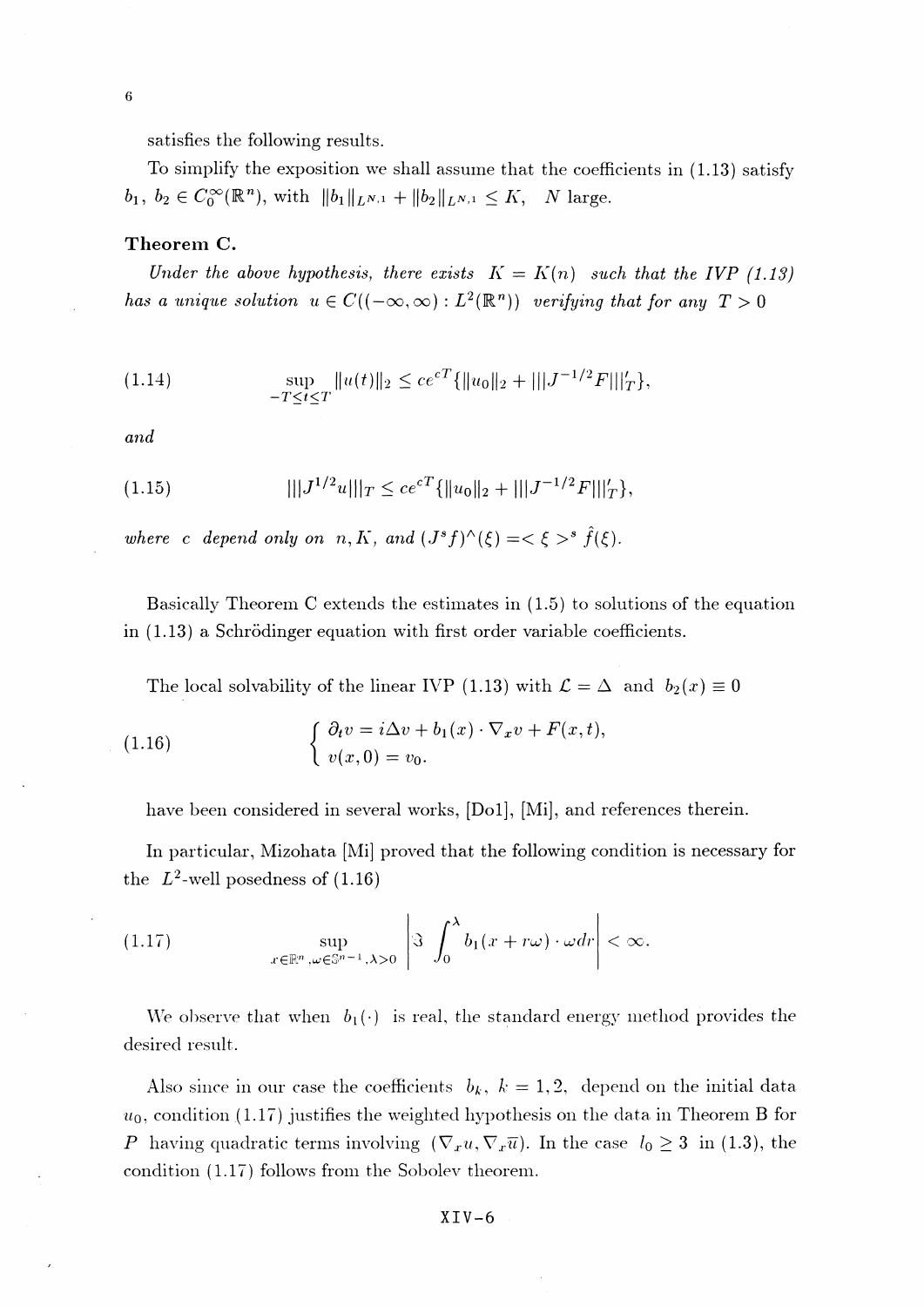Without decay assumptions on the coefficient  $b_2$ , the regularity of the solution of the IVP (1.13) may depend on the ellipticity of *C.* Thus the IVP

(1.18) 
$$
\begin{cases} \partial_t v = i \mathcal{L} v + b_2(x) \cdot \nabla_x \overline{v}, \\ v(x, 0) = v_0, \end{cases}
$$

with  $b_2 \in C_b^2(\mathbb{R}^n)$ . In [KePoVe1] we showed that in the case  $n=2, \mathcal{L}=\partial_{x_1,x_2}^2$ , and  $b_2 = -i$  the IVP (1.18) is well posed, and its solution satisfies

$$
(1.19) \t\t\t\t\t||J^sv|||_T = \sup_{\mu \in \mathbb{Z}^n} (\int_0^T \int_{Q_\mu} |J^sv(x,t)|^2 dx dt)^{1/2} \leq c_T \|v_0\|_{L^2},
$$

for  $0 \le s \le 1/4$ . Morever, we proved that (1.19) fails for  $s > 1/4$ . However, we showed that for  $\mathcal{L} = \Delta$  and  $b_2 \in C_b^2(\mathbb{R}^n)$  (1.19) holds with  $s = 1/2$ .

As it was mentioned above, once  $(1.6)(i)$ -(iii) are available, the proofs of Theorems 1.1-1.2 reduce to the argument given in our previous works, see [KePoVel]. We look for an operator  $C$  such that  $C$  is invertible in  $L^2$ , the difference between the commutator  $i[\mathcal{L}, C]$  and  $Cb_1(x) \cdot \nabla$  can be bounded appropriately, and  $\overline{Cv} = C\overline{v}$ . This operator *C* is in the exotic symbol class  $S_{0,0}^0$  of Calderón-Vaillancourt. The use of *C* was suggested from a previous work of Takeuchi  $([Tk]).$ 

We may remark that the operator A for which the symbol of  $i[\mathcal{L}, A] - Ab_{1}(x) \cdot \nabla$ essentially vanishes is not a classical  $\psi$ .d.o. It is in the class recently studied by Craig-Kappeler-Strauss [CrKaST], which in the non-elliptic case has not been shown to provide *L<sup>2</sup>* bounded operators, see also [Do2], [KePoVe3].

Thus we reduce the problem to obtain the estimate in  $(1.14)-(1.15)$  for solutions of the linear IVP (1.13)

The main step in the proof of Theorem C is the construction of the operator  $C(x,D)$ .

## *Construction of the operator C .*

Let  $C = C(x, D)$  be a  $L^2$ -bounded  $\psi$ .d.o. with symbol  $\sigma(C) = c(x, \xi)$  to be determined. Thus,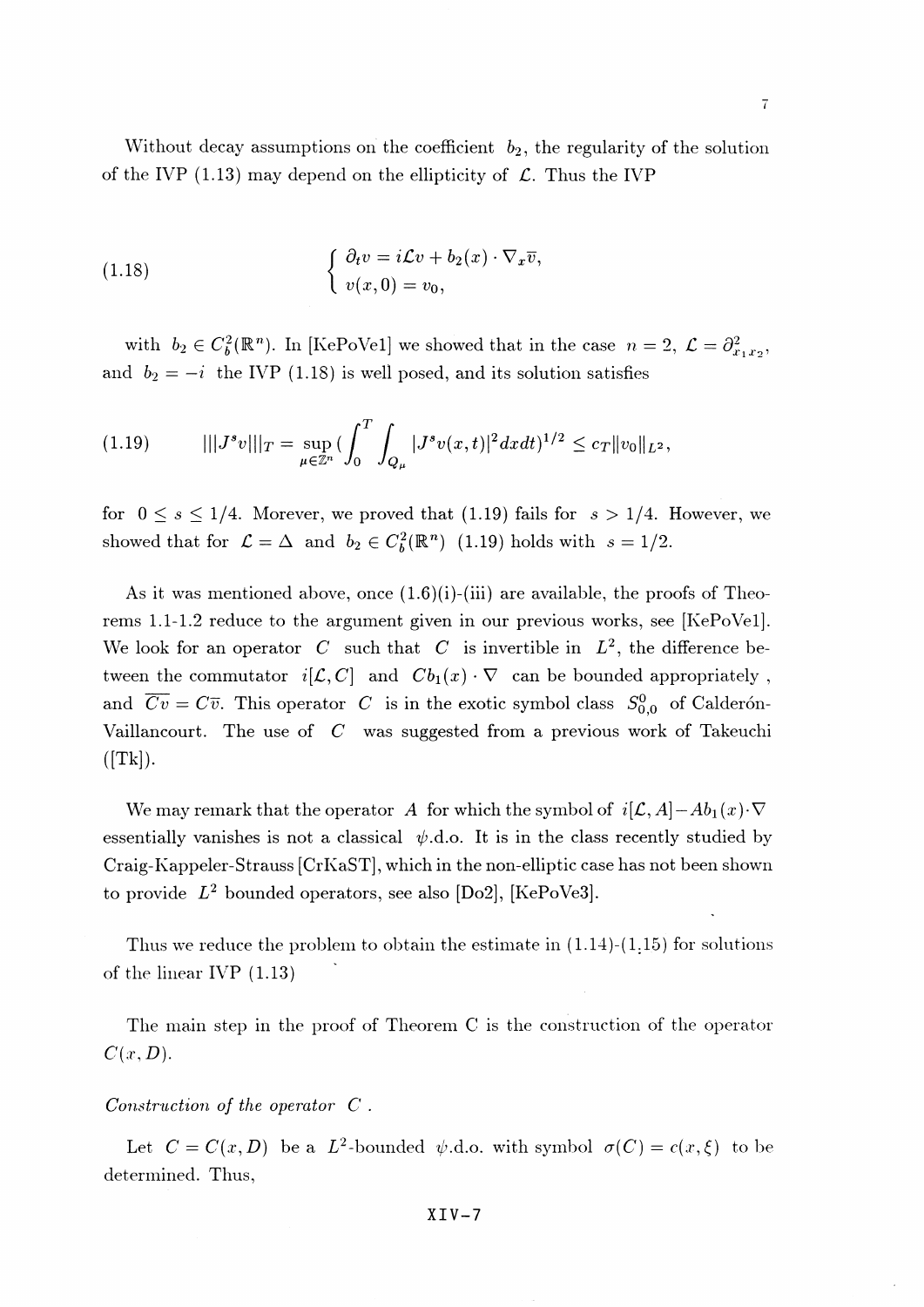$$
\frac{d}{dt}\langle Cu, Cu\rangle = \frac{d}{dt}\int_{\mathbb{R}^n} Cu\overline{C}u dx
$$

(1.20)  
\n
$$
= \langle Ci\mathcal{L}u, Cu\rangle + \langle Cb_1\nabla u, Cu\rangle + \langle Cb_2\nabla \overline{u}, Cu\rangle
$$
\n
$$
+ \langle CF, Cu\rangle + \langle Cu, Ci\mathcal{L}u\rangle + \langle Cu, Cb_1\nabla u\rangle
$$
\n
$$
+ \langle Cu, Cb_2\nabla \overline{u}\rangle + \langle Cu, CF\rangle.
$$

Integration 1)y parts gives

 $\langle \cdot, \cdot \rangle$ 

$$
\langle i\mathcal{L}Cu, Cu \rangle + \langle Cu, i\mathcal{L}Cu \rangle = 0.
$$

t,

 $\ddot{\phantom{a}}$ 

Thus we can rewrite (1.20) as

(1.21)  
\n
$$
\frac{d}{dt}\langle Cu, Cu \rangle = 2\Re\langle i[C\mathcal{L} - \mathcal{L}C]u, Cu \rangle + 2\Re\langle Cb_1 \nabla u, Cu \rangle
$$
\n
$$
+ 2\Re\langle Cb_2 \nabla \overline{u}, Cu \rangle + 2\Re\langle CF, Cu \rangle.
$$

Consider the first two terms in the right hand side of (1.21). Using the notation

$$
q(\xi) = -(\xi_1^2 + \ldots + \xi_k^2) + (\xi_{k+1}^2 + \ldots + \xi_n^2), \text{ and } \tilde{\xi} = (\xi_1, \ldots, \xi_k, -\xi_{k+1}, \ldots, -\xi_n),
$$

it follows that

$$
\widehat{\mathcal{L}f}(\xi) = q(\xi)\widehat{f}(\xi),
$$

so that

 $\ddot{\phantom{a}}$ 

$$
C\mathcal{L}f(x) = \int_{\mathbb{R}^n} e^{ix\cdot\xi} c(x,\xi)q(\xi)\hat{f}(\xi)d\xi.
$$

Moreover.

$$
\mathcal{L}Cf(x) = \int_{\mathbb{R}^n} \mathcal{L}_x(e^{ix\cdot\xi}c(x,\xi))\hat{f}(\xi)d\xi,
$$

and

$$
\mathcal{L}_x(e^{ix\cdot\xi}c(x,\xi)) = q(\xi)e^{ix\cdot\xi}c(x,\xi) + 2i\tilde{\xi}\cdot\nabla_x c(x,\xi)e^{ix\cdot\xi} + e^{ix\cdot\xi}\mathcal{L}_xc(x,\xi).
$$

XIV-8

 $\bar{8}$ 

 $\ddot{\phantom{a}}$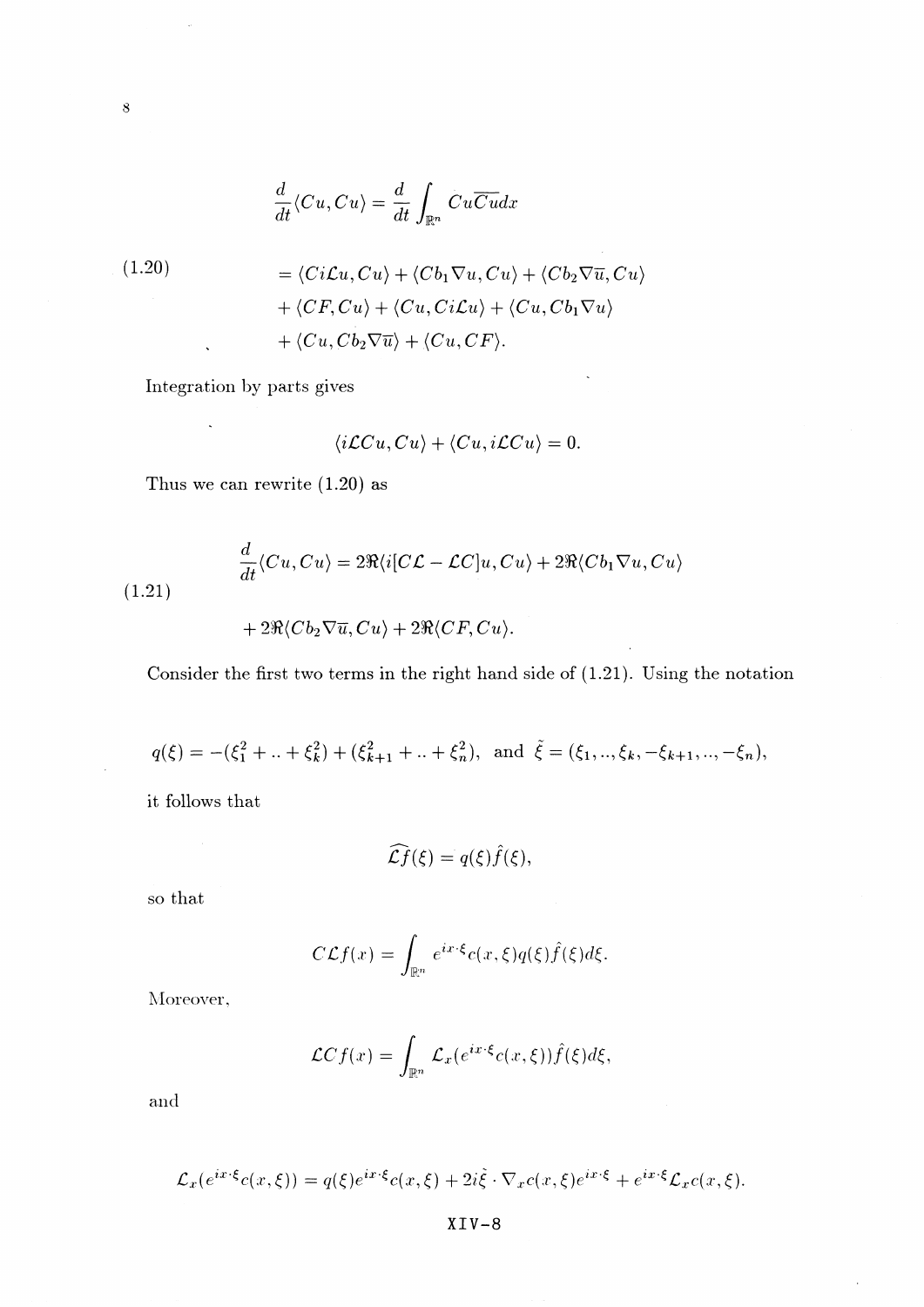$\overline{9}$ 

Assuming that  $(\mathcal{L}_x c(x,\xi))$  is  $L^2$ -bounded we have

$$
i[C\mathcal{L} - \mathcal{L}C] = -2(\tilde{\xi} \cdot \nabla_x c)(x, D) + \Psi_1,
$$

and

$$
\sigma(Cb_1(x)\cdot \nabla_x)=ic(x,\xi)b_1(x)\cdot \xi+\Psi_2.
$$

Our goal is to make  $i[CL - LC] + Cb_1(x) \cdot \nabla_x$  as "small" as possible. Thus, we get the equation

(1.22) 
$$
2\tilde{\xi} \cdot \nabla_x c(x,\xi) = ic(x,\xi)b_1(x) \cdot \xi.
$$

Defining

$$
\phi(x,\xi) = \log c(x,\xi),
$$

it follows that

$$
\tilde{\xi} \cdot \nabla_x \phi(x,\xi) = \frac{i}{2} b_1(x) \cdot \xi.
$$

Hence

$$
\phi(x,\xi) = \frac{i}{2} \int_0^\infty b_1(x + l \frac{\tilde{\xi}}{|\xi|}) \cdot \frac{\tilde{\xi}}{|\xi|} dl.
$$

We observe that

$$
c(x,\xi) = exp((\phi(x,\xi) + \phi(x,-\xi)/2)
$$

also solve (1.22).

It is not hard to see that

(1.23) 
$$
\left|\partial_x^{\alpha}\partial_{\xi}^{\beta}c(x,\xi)\right| \leq c_{\alpha,\beta}\left(\frac{\langle x \rangle}{|\xi|}\right)^{|\beta|}, \quad |\alpha|+|\beta| \leq N.
$$

Thus, as it was mentioned above the symbol  $c(x,\xi)$  is in the class studied by Craig-Kappeler-Strauss. In the nonelliptic case *£* is unknown whether or not it provides a  $L^2$ -bounded operator.

We need to truncate the symbol  $c(x,\xi)$  in an appropriate manner. Let  $\theta(\xi)$ be an even smooth function,  $\theta(\xi) = 1, |\xi| \geq 2$ , and  $\theta(\xi) = 0, |\xi| \leq 1$ , and  $\psi \in C_0^{\infty}(\mathbb{R}), \ \psi(x) = 1, \ |x| < 1/2, \text{and} \ \psi(x) = 0, \ |x| \geq 1. \text{ For } R > 1 \text{ we define}$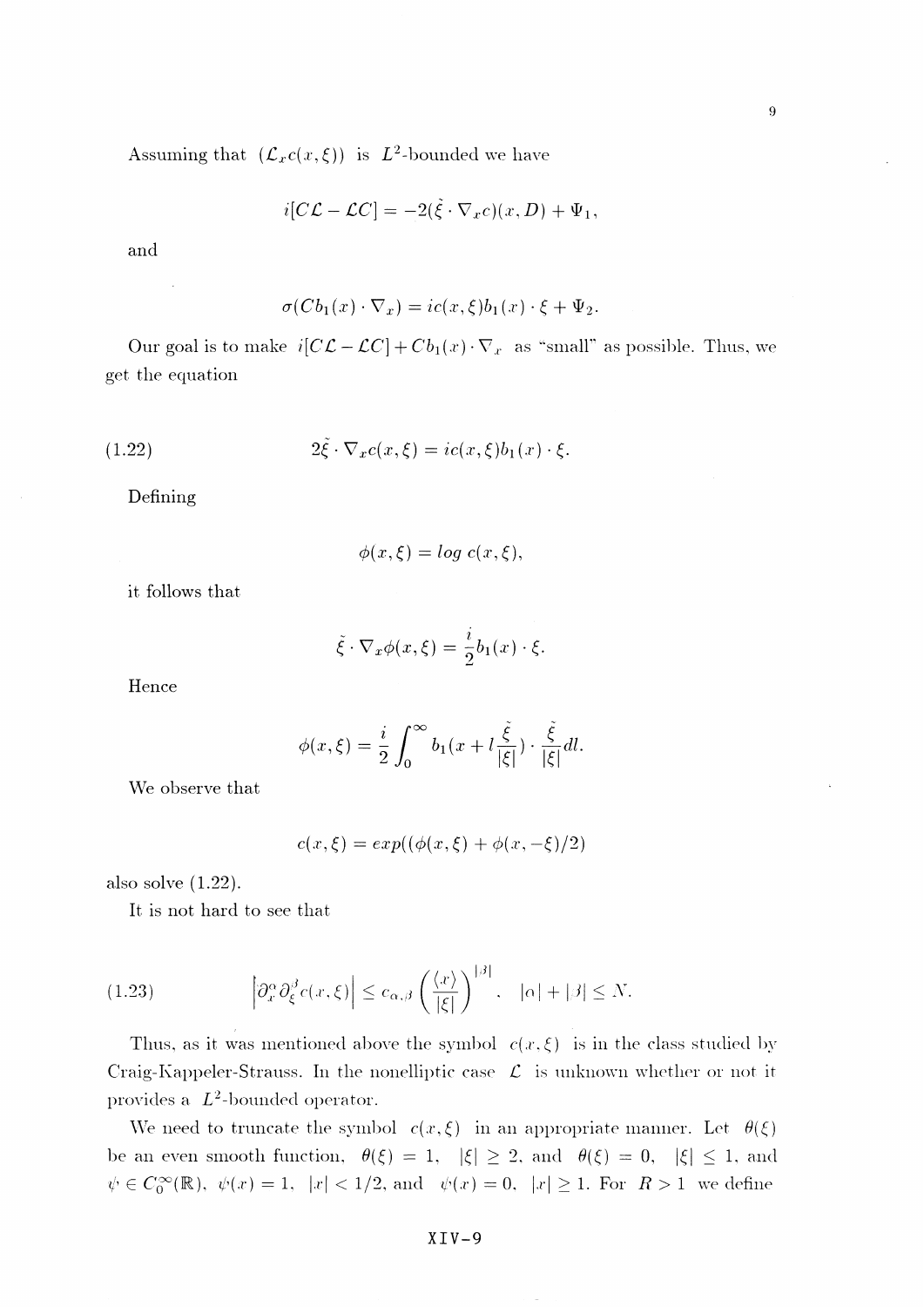$$
c_R(x,\xi) = \theta\left(\frac{\xi}{R}\right)\psi\left(\frac{R\langle x \rangle}{\langle \xi \rangle}\right)c(x,\xi).
$$

The symbol  $c_R$  is in the class  $S^0_{0,0}(M)$ , i.e.  $c_R \in C^M(\mathbb{R}^{2n})$  with

$$
|\partial_x^{\alpha} \partial_{\xi}^{\beta} c_R(x,\xi)| \le K,
$$

for all multi-indices  $\alpha, \beta \leq M = M(N)$ , depending on our assumptions on the data.

Next we need to verify that  $C_R(x, D)$  satisfies the following properties.

(i) Its symbol is even in  $\xi$ . This is essential to bound the term  $\langle Cb_2 \nabla \overline{u}, Cu \rangle$ . We use that  $C^*C = \Gamma_1 + \Gamma_2$ , with  $\Gamma_j \in S^0_{0,0}(M), j = 1,2, \Gamma_2$  "small", for *R* large, and  $\Gamma_1(x,\xi)$  real, and even in  $\xi$ , thus  $\overline{\Gamma_1 u} = \Gamma_1 \overline{u}$ .

(ii) 
$$
i[C\mathcal{L} - \mathcal{L}C] + Cb_1 \cdot \nabla_x = E_{1,R} + E_{2,R},
$$

where  $E_{1,R} \in S^0_{0,0}(M)$ , and  $E_{2,R}$  is an operator of "order *V*" which satisfies

$$
(1.24) \t\t | \int_0^T \langle E_{2,R}u, Cu \rangle dt | \leq \frac{K}{R} |||J^{1/2}u|||_T^2 + KT \sup_{|t| \leq T} ||u(t)||_2^2,
$$

(iii) for  $R \ge R_0 = R_0(A, n)$ ,  $C_R$  is invertible in  $L^2$ , with inverse having norm bounded by *K.*

The fact that  $E_{2,R}$  is an operator of "order 1" is due to the use of the class  $c_R \in S^0_{0,0}(M)$ . However, the bound in (1.24) suffices since the factor  $K/R$  can be made as small as we wish. This loss of one derivative is compensated by deducing the inhomogeneous version of the local smoothing effect in solutions of (1.13).

#### **REFERENCES**

- [AbHa] Ablowitz, M. J., and Haberman, R., *Nonlinear evo'ution equations in two and three dimensions*, Phys. Rev. Lett. **35** (1975), 1185-1188.
- [CaVa] Cakleron, A. P., anci Vaillancourt, R., A *class of bounded pseudodifferentzal operators,* Proc. Nat. Acacl. Sci. USA. **69** (1972), 1185-1187.

[Cz] Cazenave, T., *An introduction to nonlinear Schrodznger equations^* Textos cle Metodos Matematicos **22,** Universidade Federal do Rio de Janeiro..

- [Ch1] Chihara, H., *Local existence for semilinear Schrödinger equations*, Math. Japonica 42 (1995), 35-52.
- [Ch2] Chihara, H., *The initial value problem for the elliptic-hyperbolic Davey-Stewartson equation^* preprint.
- [CoSa] Constantin, P., and Saut, J. C., *Local smoothing properties of dispersive equations,* J. Amer. Math. Soc. 1 (1989), 413-446.